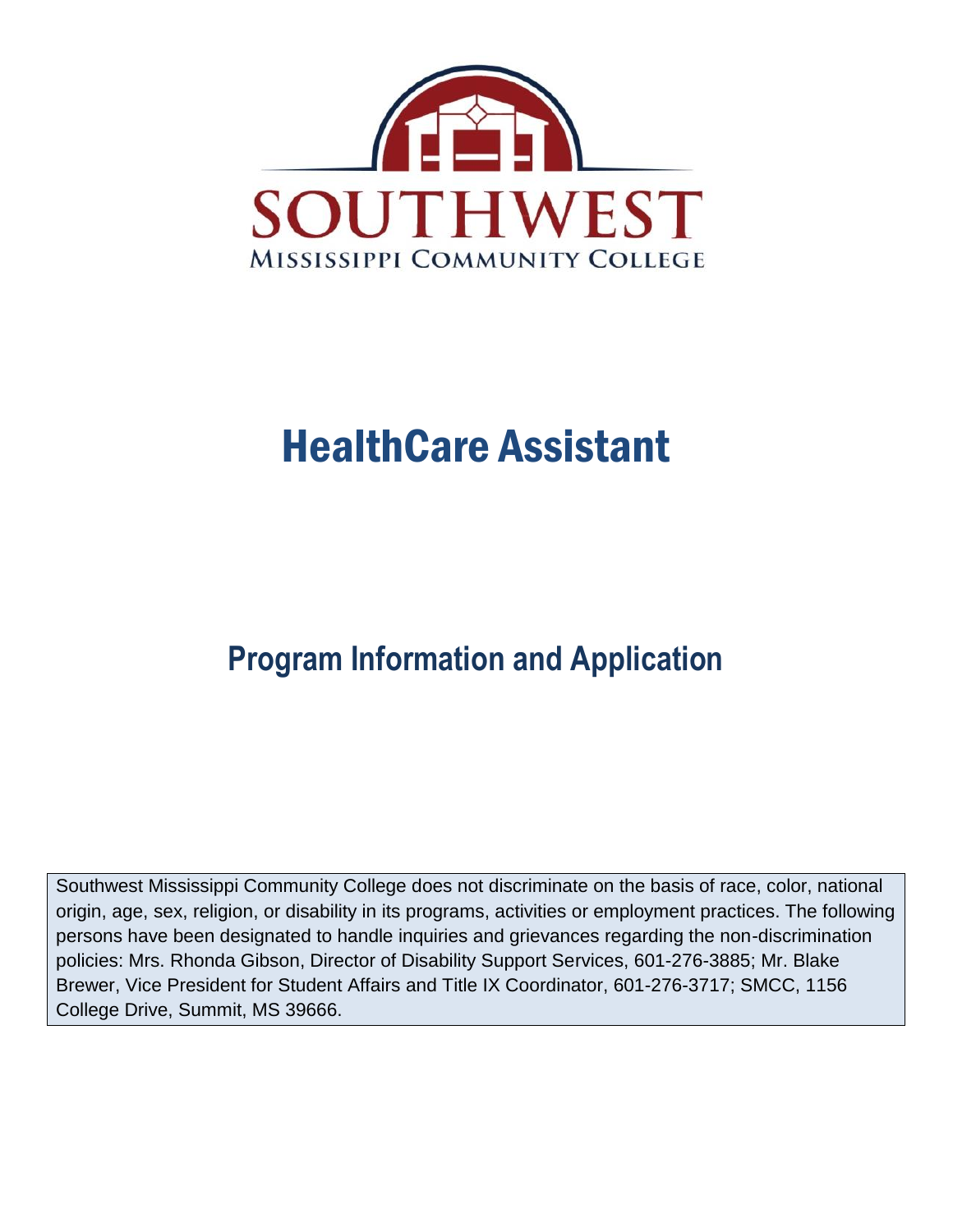#### **GENERAL INFORMATION**

The Nursing Assistant one-semester program prepares the individual to provide direct basic nursing care to clients/residents/patients in prescribed settings under the supervision of a licensed nurse. Inclusive in the nursing assistant title are: Homemaker, Home Health Aide, and Nursing Assistant.

Graduates of the one-semester program will be awarded a completion certificate and may apply for certification by taking and passing the National Nurse Aide Assessment Program (NNAAP) Examination.

A minimum grade of 75 percent is required in each course. Students who do not maintain this grade in each course are dismissed from the program.

#### **PHILOSOPHY**

It is the right of every individual to expect and receive the highest quality of health care. Health care should be delivered by those who are adequately trained and duly certified to provide the care.

The Nursing Assistant acquires the necessary knowledge and skills through a planned and structured educational program. The program should provide a balance between theory and supervised clinical practice. The completers of a Nursing Assistant program should possess the competencies necessary to provide safe care within their role.

## **ADMISSION REQUIREMENTS & POLICIES IF ACCEPTED INTO THE PROGRAM**

In addition to regular college admission requirements, the minimum admission criteria for the Nurse Assistant program are as follows:

- 1. Students must have a high school diploma, or GED certificate or concurrently be enrolled in GED classes.
- 2. The applicant must be 18 years or older.
- 3. The applicant must have an ACT score of 14 or above. Students may also take the Accuplacer test.
- 4. The applicant must submit an application for admission to the Healthcare Assistant Program.
- 5. Completion of SMCC Admission requirements.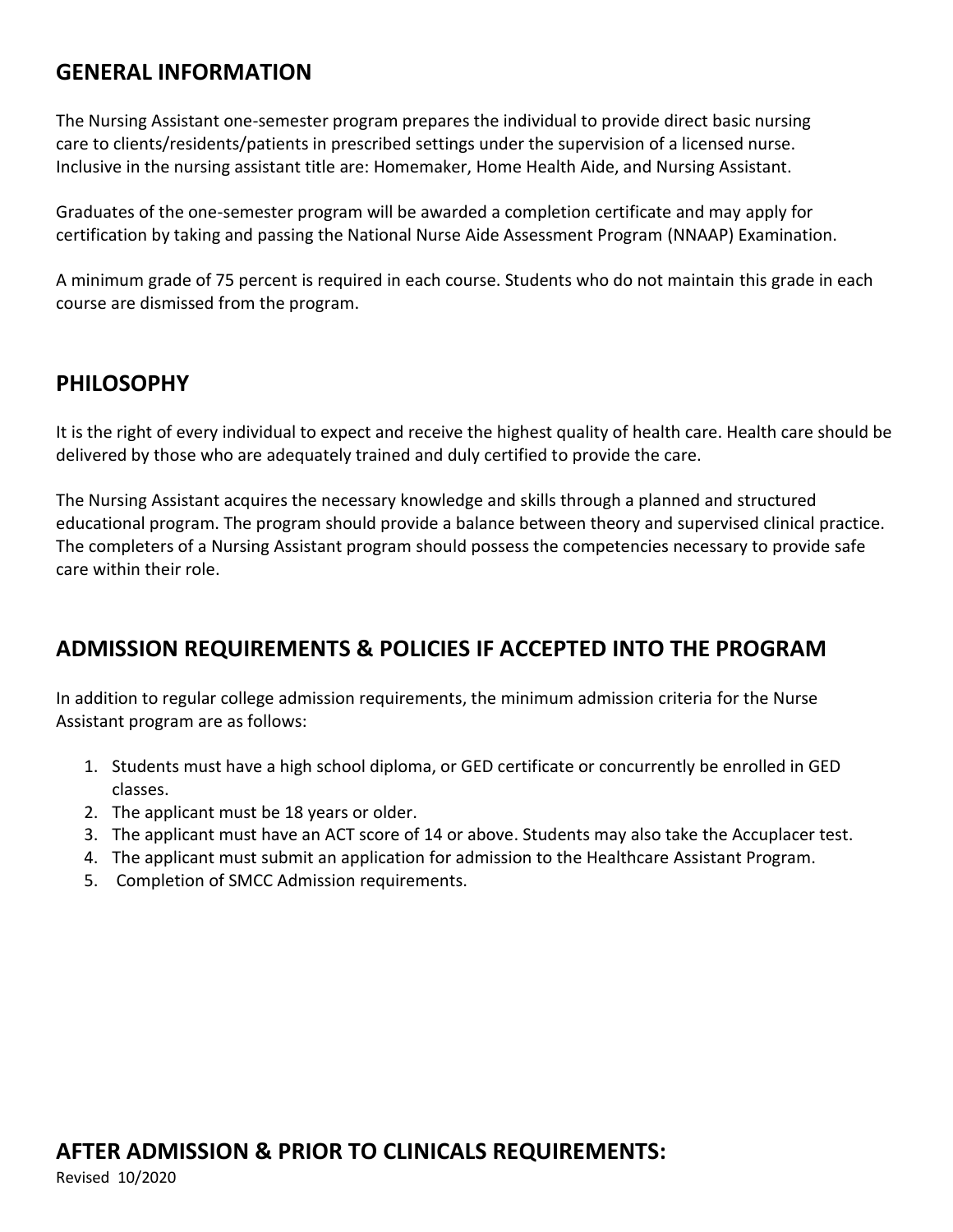- Drug screen (\$80.00 at Stat Care)
- Completed Health Examination Form
- Fingerprinting and official background check at the cost of \$50.00 to the student.
- **There are convictions that will prevent an individual being eligible to participate in clinical experiences. If a student is unable to participate in clinical experiences, the student will be dismissed from the HCA Program.**
- Mississippi Law now requires healthcare professionals or Career Technical Education students enrolled in programs whose primary purpose is to prepare professionals to render patient care services, submit to criminal background checks, and fingerprinting prior to beginning any clinical rotation in a licensed healthcare entity. If such fingerprinting or criminal background checks of the student discloses a felony conviction, guilty plea or pleas of nolo contendere to a felony of possession or sale of drugs, murder, manslaughter, armed robbery, rape, sexual battery, sex offense listed in Section 45-31-3 (I), child abuse, arson, grand larceny, burglary, gratification of lust, aggravated assault or felonious abuse and/or battery of a vulnerable adult which has not been reversed on appeal or for which a pardon has not been granted, the student shall not be admitted to such health program of study or will not be eligible to participate in clinical training in a licensed entity. The student's eligibility to participate in the clinical training phases of their healthcare program shall be voided if the student receives a disqualifying criminal record check; therefore, the student will be dismissed from the nursing assistant program.
- Fees and Expenses are available on the website.

### **PROGRAM REQUIREMENTS FOR GRADUATION**

A minimum grade of 75 percent is required in each course. Students who do not maintain this grade in each course are dismissed from the program.

| <b>First Semester</b> | <b>Semester Hours</b> |
|-----------------------|-----------------------|
|                       |                       |
|                       |                       |
|                       |                       |
|                       |                       |
|                       |                       |

*\*\*\*Course with a laboratory/clinical component requires a passing grade in the theory component and the laboratory/clinical component to pass the course. If a passing grade is not maintained in the theory or lab/clinical, an "F" will be received in both components.*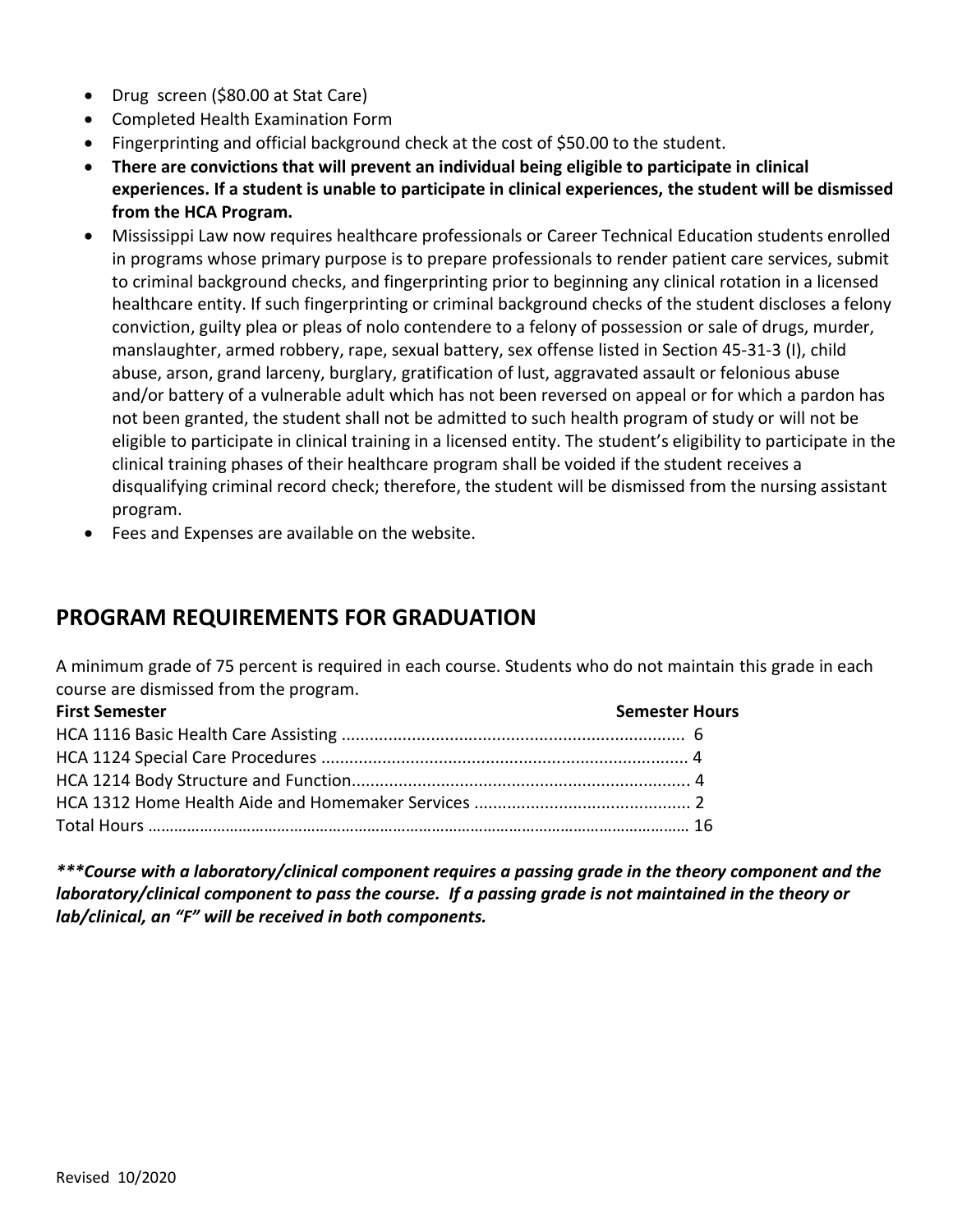## **Health Care Assistant Program**

#### **Admission Policy**

- 1. The HCA admits class in the spring and fall each year.
- 2. Applications are reviewed for accuracy and to verify if applicant meets the minimal admission criteria.
- 3. The applicant's name will be placed on the waiting list after all criteria are met.
- 4. The following items must be completed and submitted for consideration of application:
	- a. Application for Admission to Southwest Mississippi Community College Return to: SMCC Office of Admissions. Application is available on the SMCC website at [www.smcc.edu](http://www.smcc.edu/) or it may be picked up at the Office of Admissions.
	- b. Application to the Health Care Assistant Program, ACT or Accuplacer.
- 5. It is the applicant's responsibility to ensure that all material has been received.
- 6. Invalid or incomplete application will not be returned or considered.
- 7. Falsification of information on this application will result in denial of admission or dismissal from program
- 8. Only applicants with a completed application packet will be considered for admission.
- 9. The completion of application is not a guarantee of admission.
- 10. Priority admission to the Health Care Assistant Program will be granted to applicants who are SMCC students at the time of pre-scheduling and complete with all requirements.
- 11. Students seeking readmission to the program will be considered on an individual basis.

#### **Instructions for Completing Application**

- 1. Complete the application (PLEASE TYPE OR PRINT) and return to : Henry Lewis Nursing Education Center 1156 College Drive Summit, MS 39666
- 2. Return all required paperwork (Application, ACT or Accuplacer scores) to the Henry Lewis Nursing Education Center.